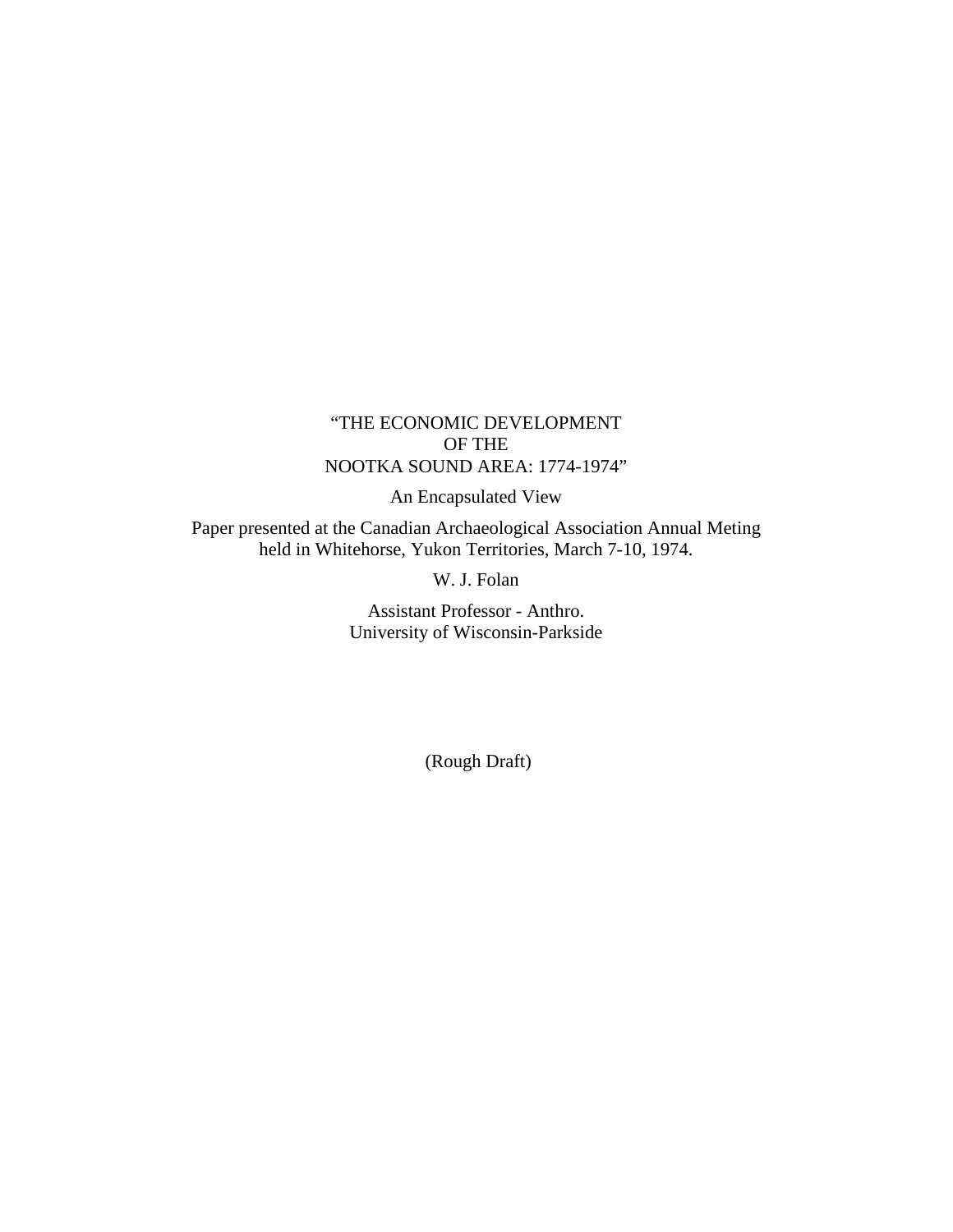Since 1774, the Nootkans living on the shores of Nootka Sound have experienced various types and degrees of contact with the explorers, traders, military personnel, missionaries, teachers, travelers, government officials and anthropologists that have sailed or more recently, motor or

flown. into their lives Although early visitors to Nootka Sound were dependent on its inhabitants for the sea otter pelts that attracted the European and American traders to the coast and for the foods necessary to sustain then while bargaining for the furs and during their subsequent voyage to China where the furs were sold or traded, the Nootkans soon became more and more dependent on the traders. Those who had accepted Nootkan hospitality became the source for most of the wealth goods that came to play so important a role in Nootkan culture. But in order to better understand Nootkan-European relationship through time, it is also essential to remember that it not only became important for the Nootkan to acquire these items from the Europeans but it also became imperative for the Nootkans to learn something of the English and Spanish languages and cultures so that they could better understand and, therefore, better deal with their foreign visitors. Although the latter people also had to learn a bit of Nootkan language and culture, they, in contrast to the Nootkans, were in contact with only a few Nootkans for short periods of time while the Nootkans were in contact with several visitors for periods spanning many years.

When the ancestors of what are now referred to as the Hesquiat Nootkans paddled out to Juan Pérez' ship, *Santiago*, in 1774, the ephemeral contact between the Nootkans and the Spanish can only be considered as a chance encounter characterized by a casual exchange of goods. But, when Captain Cook sailed into Nootka Sound in 1778 and once the understandable novelty of the huge ships and strange people began to wear off, reciprocity switched from a casual, general exchange of goods and foods between he Nootkans and Europeans to a more calculated, balanced and, finally, a negative form based on the scarce resources available to and controlled by each of them (Sahlins 1972: 193-196). Although the British could be said to have been in control of scarce resources unavailable to the Nootkans, the Nootkans were also in control of resources scarce to the Europeans. Furthermore, a group of Nootkans successfully acted as incipient brokers between several Nootkan groups and Europeans in regulating the exchange of goods between the two parties. Here their position as developing brokers was due most probably to the exchanges taking place between outside groups while in their territorial waters. Nootkans of high rank were not only encouraged to trade in European style but to a certain extent, they were expected to act like Europeans in, for example, such things as table manners. But on the other side of the coin the Nootkans continuously invited the Spanish to feasts and potlatches expecting the Spanish to reciprocate in kind. The Nootkans had accepted the Spaniards, especially Juan Francisco de la Bodega y Quadra and José Manuel de Aláva as potlatch partners and allies expected to witness and recognize their claim to inherited rank and privileges, the associated access to scarce resources and to defend each other during times of conflict. Although the Nootkans also attempted to involve Captain George Vancouver in the same kind of relationship, he did not, however, seem to understand and was therefore unable to pull it off with the same high style as did his Spanish counterparts. The Nootkans still acted as deve1oping brokers between the Spaniards and other groups of people such as their kin the "Nuchimanes" (better known as the Nimkish Kwakiutl from the Northeast coast of Vancouver Island). One may also argue that the chiefs acted as full brokers between the Nootkans and the Europeans especially regarding the exchange of goods and foods beside passing on a few of the values offered them by their Spanish mentors.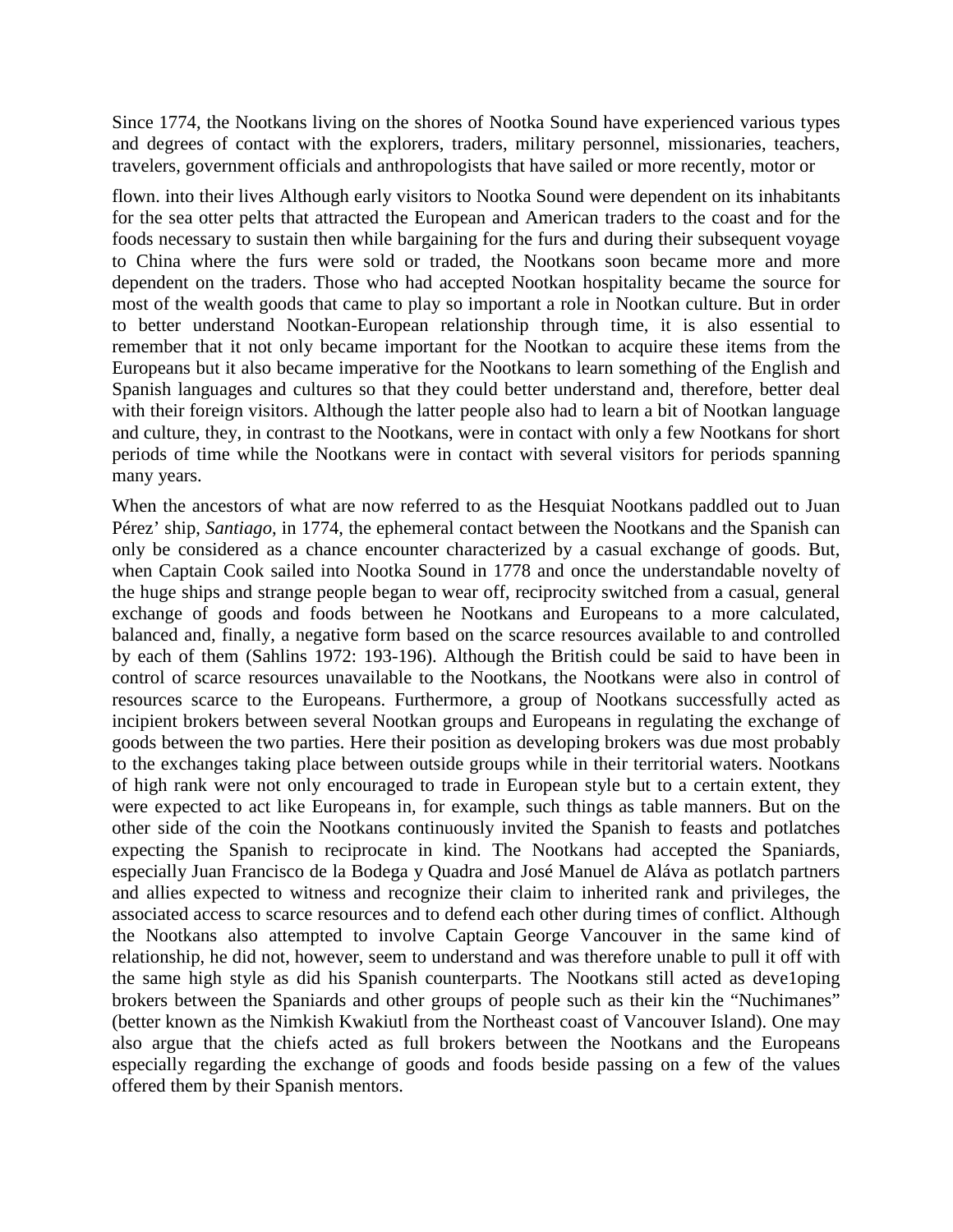One indignity not experienced by the Nootkans was the kind and degree of missionization imposed upon Mexican Indians by Spanish religious authorities. Although the priests accompanying the military authorities to the Nootka Sound area thought that the Nootkans lived under conditions of savagery, the missionaries did not try to persuade the Nootkans to concentrate into villages or to construct some type of building to serve as a church designed to become the focus of community activities as was so often done in Northern Mexico during the 17th and 18th centuries (Spicer 1967: 288). What the Spanish did at Yuquot in contrast to what was usually done in Northern Mexico was to form a Spanish military post on the site of the Nootkan village of Yuquot and to generally prohibit rather than encourage Nootkan habitation within the confines of the post. Furthermore, no more than ephemeral attempts were made to convert the Indians to Catholicism.

Once the Spaniards and. practically everyone else left the Nootka Sound area in 1795 things changed considerably for the Nootkans. No longer did any type of an exchange relationship exist between the Nootkans and Americans or Europeans because the Nootkans no longer had control over sufficient quantities of scarce commodities such as the sea otter that had attracted traders to the area. This situation was due to multiple factors, but the two main ones were the depletion of the sea otters in the area as the result of the excessive hunting and Vancouver's discovery of one of the Nootkan's main sources for many of these pelts, the Nimpkish Kwakiutl. Therefore, no one sailed into Nootka Sound for more than wood and water and kept for other Indian groups of the coast those scarce commodities that had placed the Nootkans in an incipient client position. The Nootkans had also lost their European allies and potlatch partners plus a considerable amount of esteem making them more vulnerable to attack and conversely, others more vulnerable to their attack because if the Spaniards were successful in anything on the west coast of Vancouver Island affecting its inhabitants it was to maintain a fair degree of peace between the various groups lining its shores.

Thus with the Spaniards gone, the taking of the ship *Boston* in 1803 the acquisition of its rich cargo of trade goods would seem to have automatically put the Nootkan recipients of these goods into a patron-like position in contrast to other Indian groups. However, this was not the Nootkan way. Although the Nootkans may have behaved in a manner resembling this role toward distant groups associated with them through weak ties of kinship, the majority of the goods distributed went out in the form of potlatches and marriage payments involving much more than a patronclient relationship. Nor were the Nootkans brokers or middlemen any more. But after the taking of the *Boston* the Nootkans increased interest in having things European such as boats, armament (including cannons), steel-tipped hunting gear, clothing, liquor, food and other items. The stage was being further set for the type of patron-client relationship described by Paine et al. (1972).

Following the *Boston* incident, little contact was made between Nootkans and outsiders until the development of the lumber industry on the coast and the concomitant need for dogfish oil to lubricate the sawmill's machinery when the Nootkans found themselves in a position similar to what they had. been in earlier. But although both the Nootkans and. the 19th-century traders possessed commodities scarce to each other, neither had to recognize the status of the other in what can best be described as a formal manner. The idea was to exchange oil for blankets or whatever else the trader had and blankets for oil while getting the most of one for the other. Gone were the days of Nootkan chiefs extolling the greatness of a particular foreigner and the foreigner returning the honor in kind with both groups exchanging one or more gifts in recognition of the value placed on their mutual respect. Or if this sort of relationship was still on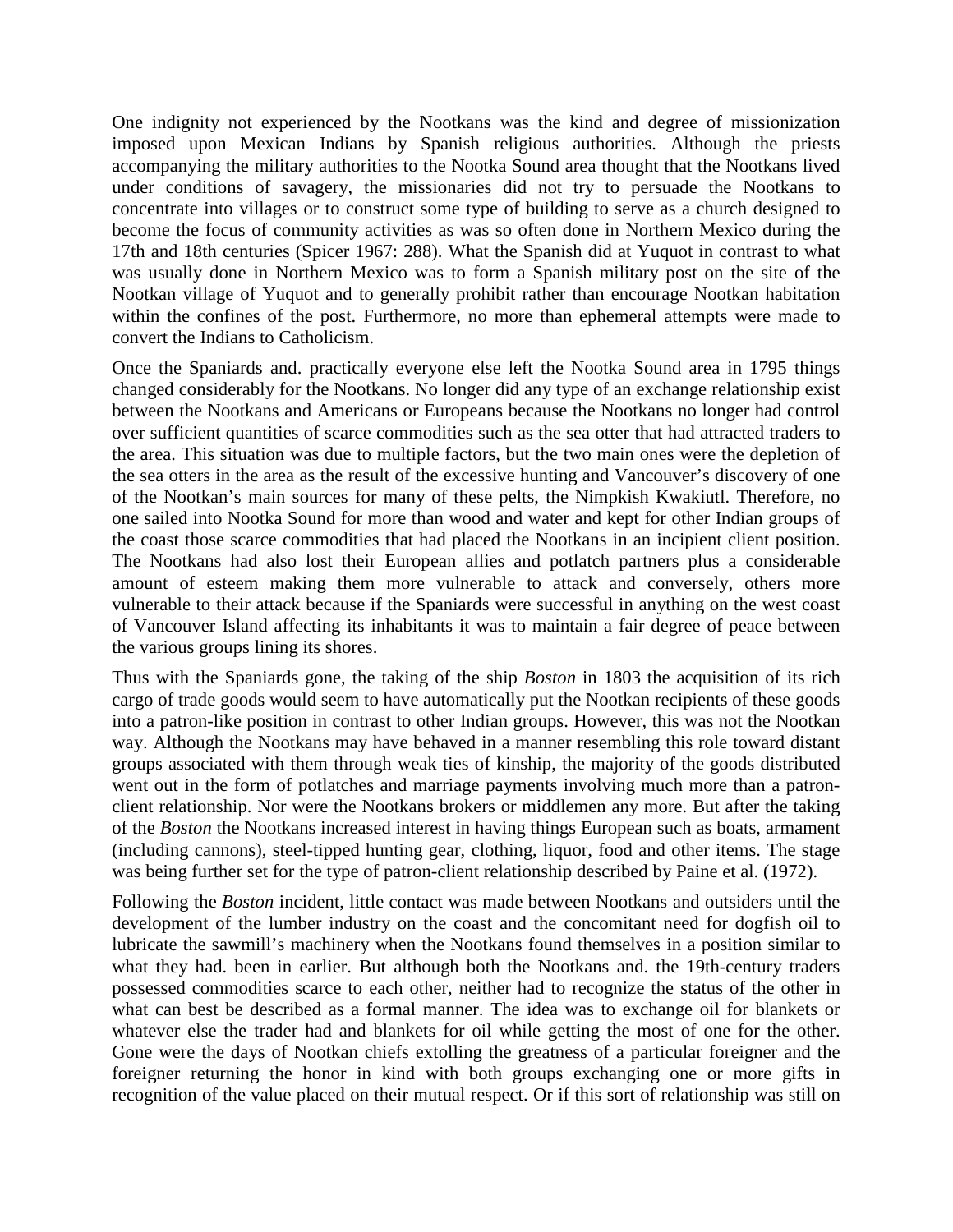going, no one was bothering to record it, at least for the Nootka Sound area. Somehow it seems as though the entire relationship between the Nootkans and the Euro-Canadians plying the coast as the Hudson Bay Company was becoming less and less personalized even though a few gifts may or may not have been thrown into some of the bargains . The same type of relationship may be said to have existed between the Nootkans and the sealing schooner operators who took the Nootkans north and south to hunt the migrating herds of fur seal. The Nootkans had skills as seal hunters to offer plus the equipment essential to hunt fur seals successfully and the schooner operators had the means of transporting the Nootkans to distant herds and the money to exchange for the skins the seal hunters obtained. Nor were the Nootkans entirely dependent on the sealing schooners for transportation to the herds because during the time of the year that the fur seals were migrating, the Nootkans could paddle from their own villages 30 or 40 miles out to sea and hunt seal on their own, selling the pelts at nearby shops if they were successful.

Although a detailed account of the interaction between the buyers of dogfish oil and sealing schooner operators with the Nootkans has not been consulted, it may be easily imagined that the Nootkans would have had to adapt at least some of the Euro-Canadian values possessed and. cherished by these men. But, it was most probably still a give and take situation, because the Nootkans, the traders, and the schooner owners were each in control of relatively scarce commodities so neither group fell comp1etely into a patron-client role. Nootkans were, however, through increased monetization becoming more and more inclined toward the acquisition of Euro-Canadian money, clothing, food, household goods, firearms and other similar items, thus drawing themselves deeper into the patron-client trap.

Following the arrival of missionaries on the coast in 1874, 100 years after Pérez sailed into Nootka Sound, roles began to change rapidly. Almost all the sea otters were gone, the supply of fur seals began to diminish as did the demand for dogfish oil due to the availability of petroleum products as lubricants. Coeval with these conditions was the continued and increased desire by the Nootkans for the European goods that had played a fairly marginal role in their life style up to this time coupled with the need for the money necessary to purchase these items. Potlatching was also going through a period of considerable popularity so funds were also needed for this ceremonial activity underscoring the validity of hereditary access to the Nootkan concept of scarce resources including rights to subsistence resource areas and ceremonial prerogatives. One of the ways of financially coping with these needs was for Nootkans to obtain jobs as wage earners as well as continuing their efforts as dogfish oil producers and sealers when the demand for oil existed and the seals' available. Although jobs for Indians were scarce in Nootka Sound around the turn of the century, the formation of a nearby fish saltry began to open new possibilities for the Indian inhabitants of Yuquot although virtually no Nootkans were hired at first. To qualify for jobs in any fish saltry, cannery, or hop fields down south the Nootkans not only had to adopt Euro-Canadian dress, but they also had to adopt Euro-Canadian work values and the skills essential to carry out the jobs available to them. What better way was there to learn of Euro-Canadian values and thus put oneself in the position to pick up the more demanding of the essential skills including speaking and understanding English than to place oneself under the care and direction of the local missionary who was also in contact with job offering whites up and down the coast. Nootkan desire to adopt Euro-Canadian values and skills increased when stores were opened in Yuquot and at the nearby cannery, both stocked with many of the relatively scarce items near and dear to the Nootkan Soul. These were obtainable only with Euro-Canadian money or its equivalent thus forcing the Nootkans to further conform to Euro-Canadian values if they planned on surviving as individuals and as a group although it be a group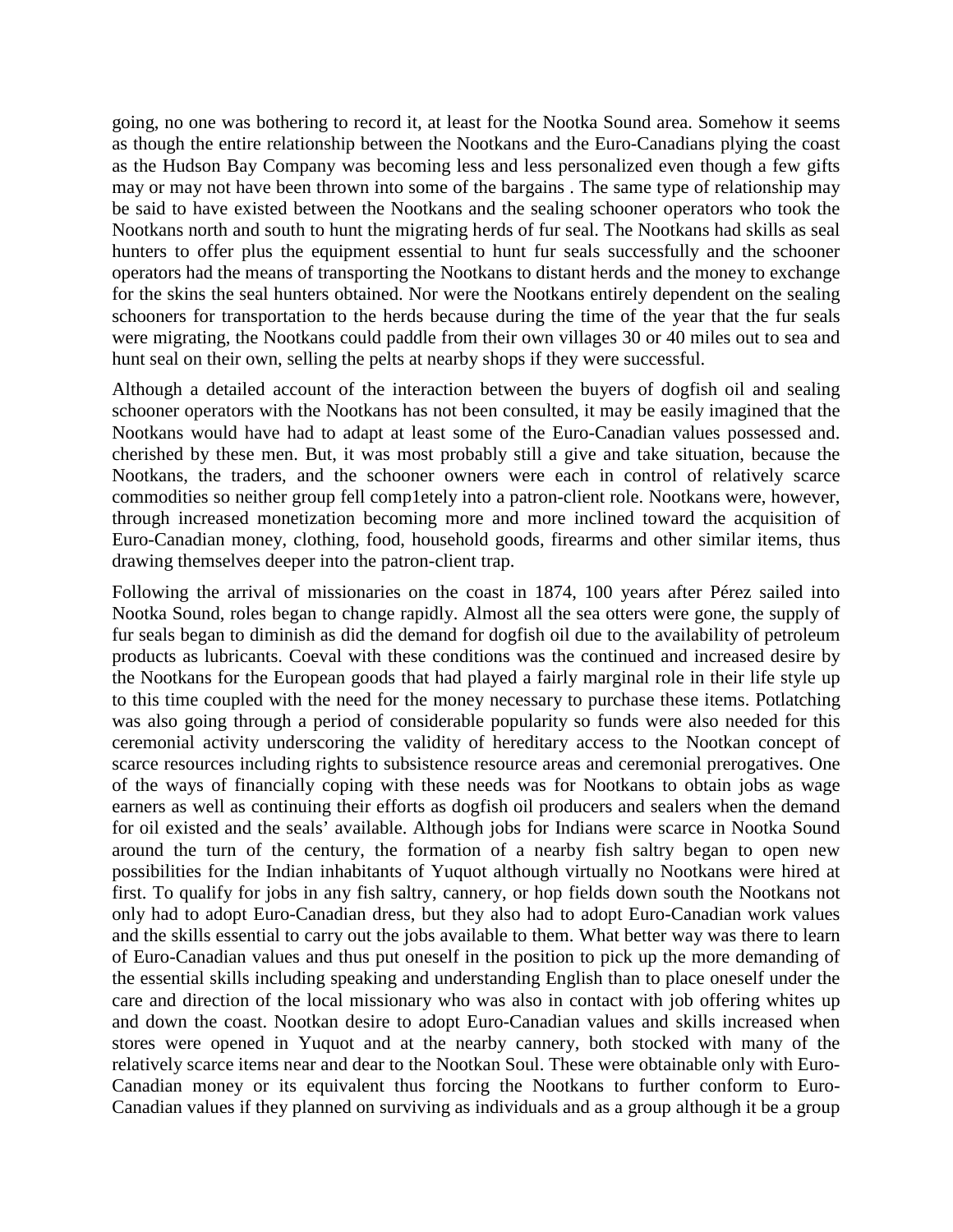undergoing rapid acculturation. To further cement this trend toward a patron-client relationship the missionaries opened an Indian boarding school on the coast in 1900. Here Indian children would be transformed into English-speaking Catholic men and women whose parents would not only receive the blessing of the missionary for sending them to the school but, quite often, the ridicule of their children for speaking the Nootkan language and practicing Nootkan traits not in accord with Church and Euro-Canadian values. Here the patron-client relationship as described by Paine et al. (1971) is complete because Euro-Canadians were not only in possession of scarce resources, but they were also in the process of disseminating their cultural values among the Nootkans and the Nootkans were making a positive effort toward incorporating them into their value system without the patrons expecting or desiring the client's reciprocity in terms of the latter's' values (see also Spicer 1970: 12—19). Furthermore, the priest is not only the patron to the Indian dispensing blessings and salvation but he becomes the broker as well when acting as middleman between the Indians and, for example, their employers or the Canadian government. When a school was opened at Yuquot the teachers also became patrons and brokers while, like the missionary, acting as culture change agents and middlemen between the Indians and the government and between the Indians and the priest or vice versa. As the Indians lost more and. more control over scarce resources, most of them taken from them by Government agencies, and jobs became more and more difficult to obtain, the Indians became more and more dependant on welfare for their survival. Thus, the role of missionary and teacher as a broker increased considerably because these people were constantly consulted by various government agencies to determine who should or should not receive a certain amount of money for their or their children's support and who may or may not be guilty of a particular infraction of the white man's law. The Indian now has to be a super-client to survive while the combined patrons and brokers need only be of mediocre quality to maintain their position because the Indians no longer have anything to offer their patrons except conformity to their patrons' ways. The exceptions are those few Nootkans who work in the neighboring lumber industry cutting timber from what were formerly Indian lands and who have the skills to offer, along with at least a token conformity to Euro-Canadian values, to make it possible for them to exist relatively free of patronage but within a milieu no longer theirs.

What has been happening in fairly recent times is that Indians have been deprived of most of their inherited, socially recognized control over not only all of the resources considered scarce by the Indians themselves such as salmon streams, offshore water rights to everything floating on the water, swimming in it or to be found on the bottom, plus inland areas for hunting and cutting timbers for housing and. Canoes. Many of these rights have, in turn, been given or leased to whites who earn sufficient monies from them as a scarce resource to indirectly maintain their Indian neighbors in a subservient client position. The Indians not only have had their scarce resources taken from them, but the profits derived from them have been turned against their former owners in the form of taxes and donations paid to state and church to be used to control those who can no longer use these resources to maintain themselves in a bargaining position as they were able to do during the 18th and 19th centuries.

Concomitant with all of this is the ongoing position of the now elected local chief acting as a broker between his people, the government, the local missionary and teacher while interpreting as best as he can the dictates and demands of each group. His reward, however, is usually scorn and failure to perform an almost impossible task, leading to his replacement by someone else. But, in the long run, the election and the subsequent failures of the elected chiefs serve to preserve the Nootkan concept of chieftainship in the person of the hereditary chief of a particular